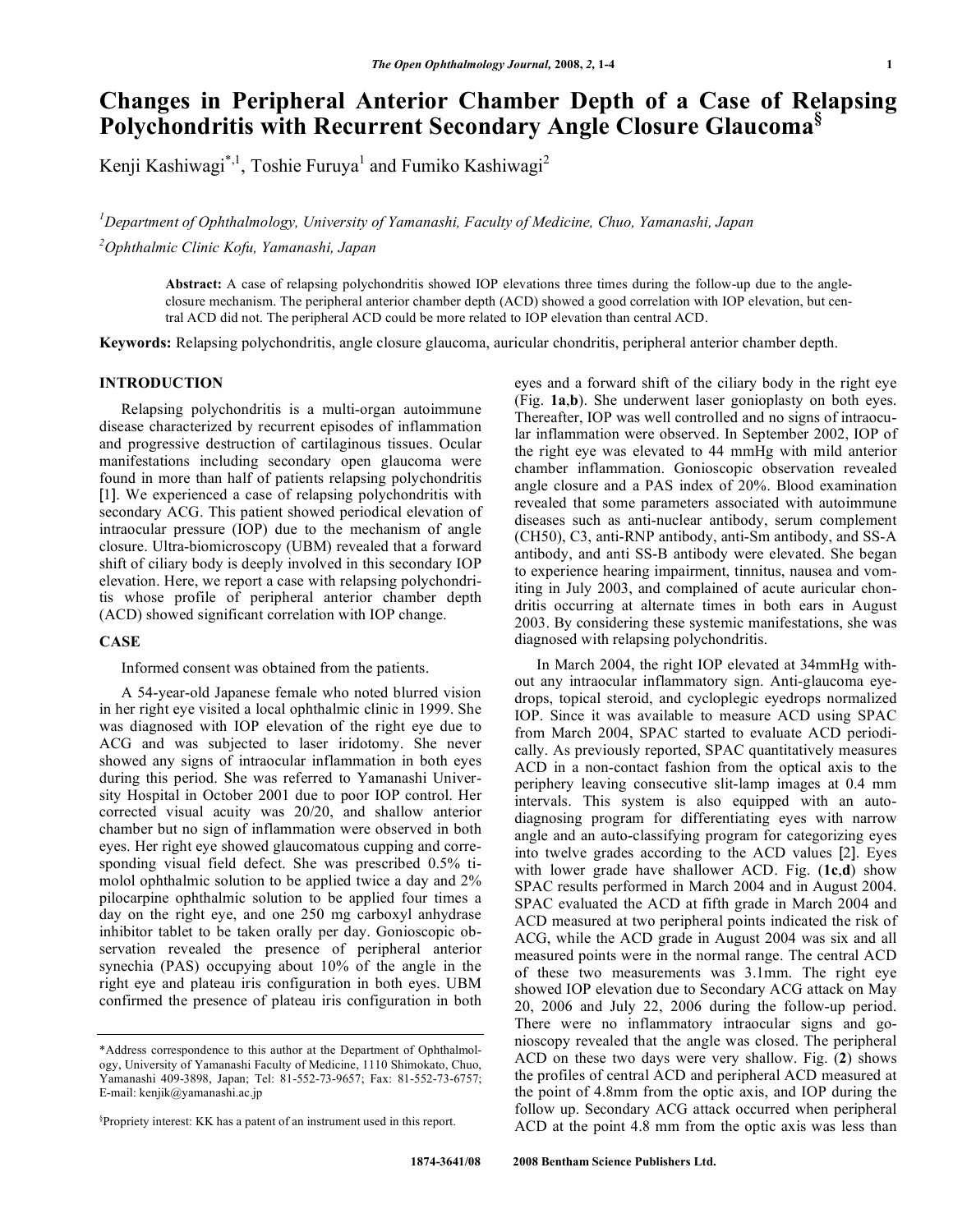2 *2 <b><i>The Open Ophthalmology Journal, 2008, Volume 2* Kashiwagi et al.



**Fig. (1). Biometric examination of anterior ocular segment.** Ultra bio-microscopic observation shows that plateau iris configuration is observed in the both-side eyes and ciliary body is shifted forward (**a**,**b**). Results of two SPAC measurements were depicted in Fig. (**1c**,**d**). In March 2004, IOP was 34mmHg, (**c**) while in August 2004, IOP was 15mmHg without any anti-glaucoma treatment. (**d**) \* : risky point for ACG automatically judged by SPAC. Bold lines indicate the ACD at the point of 4.8 mm from the central. ACD: anterior chamber depth, SACG: secondary angle closure glaucoma.

0.6 mm and peripheral ACD change, but not central ACD change, is well complemented with IOP change.

## **DISCUSSION**

 This patient repeatedly had bilateral relapse of acute auricular chondritis, ocular manifestations, and vestibular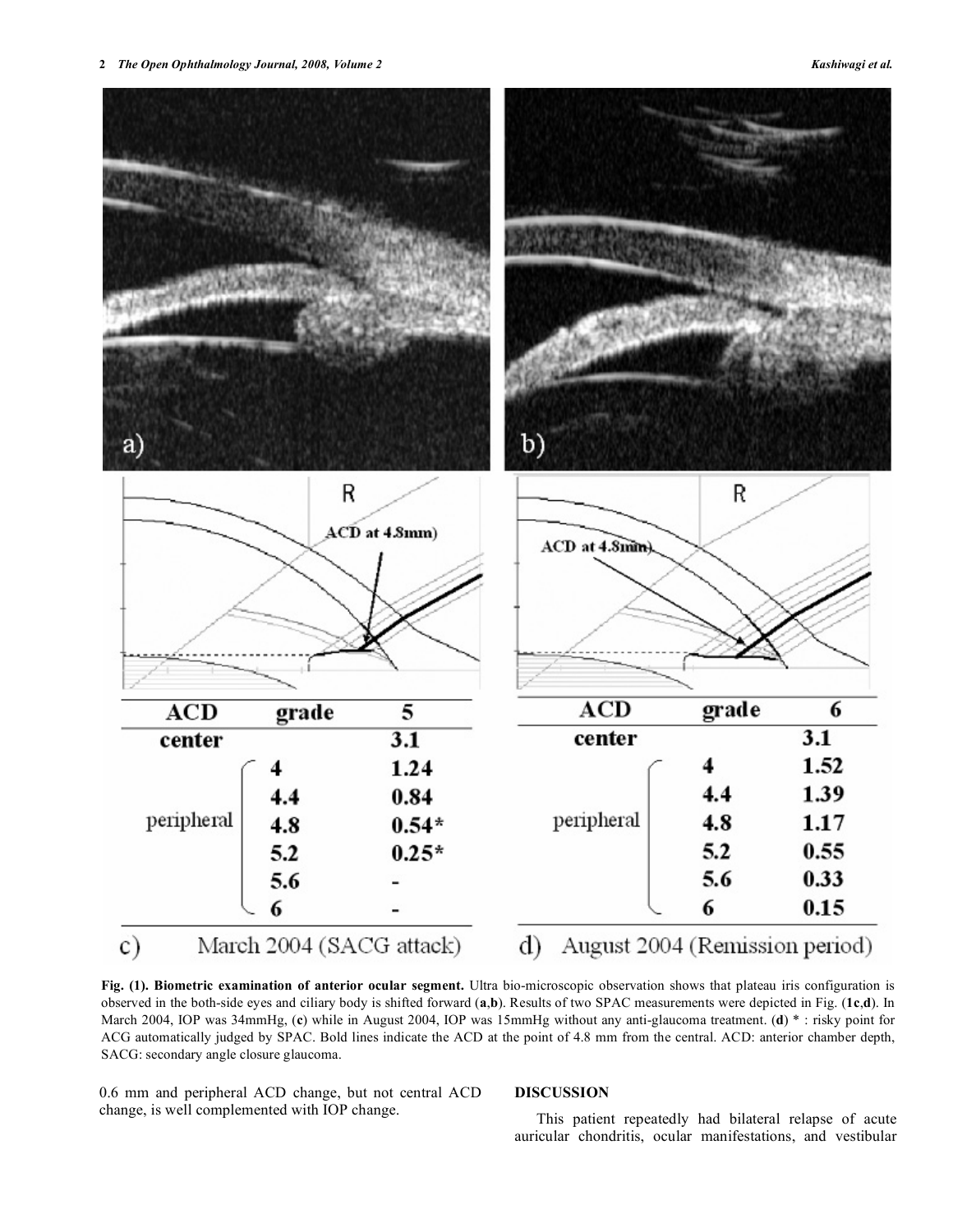



**Fig. (2). Correlation between anterior chamber depth and intraocular pressure.** Bars indicate IOP profile during the follow up. A bold line is ACD profile at the point 4.8mm from the optic axis as indicated in Fig. (**1c**,**d**), while a dot line is ACD profile at the center. ACD: anterior chamber depth, IOP: intraocular pressure, \* : secondary ACG attack.

dysfunction with dizziness, nausea and vomiting, all of which satisfied the diagnostic criteria for relapsing polychondritis [1, 3].

 More than half of the patients with relapsing polychondritis have ocular symptoms that appear in the form of recurrent episcleritis or scleritis, conjunctivitis, keratitis or uveitis [1, 4]. Additional ocular manifestations, including proptosis, periorbital edema, tarsitis and extraocular muscle palsy, retinal vasculitis, and optic neuritis, may occur [1, 4]. Although there were some reports in which relapsing chondritis sometimes induces secondary open angle glaucoma, it is rare to see a case with relapsing-polychondritis initially inducing ACG. Since UBM and other ophthalmic examinations revealed the presence of narrow angle and plateau iris configuration, we speculated that this patient initially had plateau iris configuration and slight inflammation around the ciliary body that could not be detected by routine ophthalmic examination, which pushed the ciliary body forward, resulting in angle closure. Laser gonioplasty improved the angle configuration; however, the intraocular inflammation reduced outflow facility by occlusion of the angle, which is the mechanism of the IOP elevation due to secondary ACG. It should be noted that relapsing polychondritis may be one of the reasons for secondary ACG.

 The present study indicates a good correlation between peripheral ACD and IOP. As indicated in Fig. (**2**), Secondary ACG attack was induced when peripheral ACDs at 4.8mm from the center were less than 0.6 mm. Central ACD, in contrast, did not show any correlation with IOP. Therefore, peripheral ACD may be a predictor of IOP elevation.

 It is well known that some intra-ocular inflammatory diseases such as Vogt-Koyanagi-Harada syndrome, sometimes result in secondary ACG and it has been postulated that the swollen ciliary body with anterior rotation and supraciliary space may induce IOP elevation [5]. Therefore, it is important to examine the angle or ciliary body to evaluate a forward shift of ciliary body using UBM. However, topical or systemic steroid administration may elevate IOP. We should be aware of possibility of steroid induced IOP elevation during the follow up period in addition to IOP change due to angle-closure mechanism.

 The present study indicates that the mechanism of secondary glaucoma in case of relapsing polychondritis could be angle closure and that measurement peripheral ACD quantitatively is important to diagnose and to treat eyes with secondary ACG.

## **REFERENCES**

- [1] McAdam LP, O'Hanlan MA, Bluestone R, Pearson CM, O'Hanlan M. Relapsing polychondritis: prospective study of 23 patients and a review of the literature. The arthropathy of relapsing polychrondritis. Medicine (Baltimore) 1976; 55: 193-215.
- [2] Kashiwagi K, Shinbayashi E, Tsukahara S. Development of a fully automated peripheral anterior chamber depth analyzer and evaluation of its accuracy. J Glaucoma 2006; 15: 388-93.